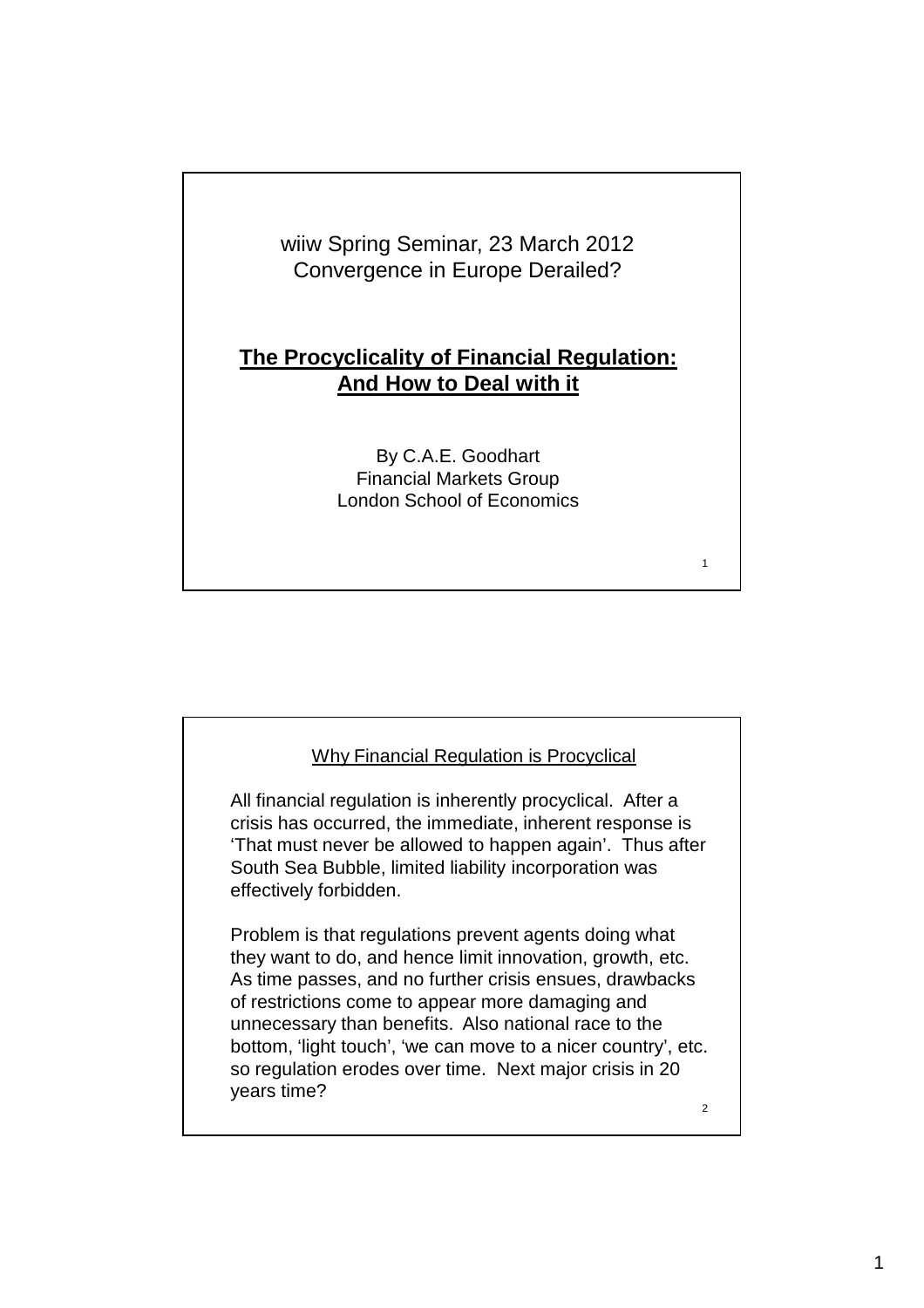

3

4

Does it matter? If you are a monetarist, it certainly does. Tim Congdon and J. Bridges and Ryland Thomas of the Bank of England, (WP 442: 'The impact of QE on the UK economy – some supportive monetarist arithmetic').

Less so if one focusses on bank credit, because shift from deposits to capital should have very little effect, even perhaps positive, (e.g. reduce zombie loans and increase loans for new, better enterprises).

Nevertheless hardly to be recommended.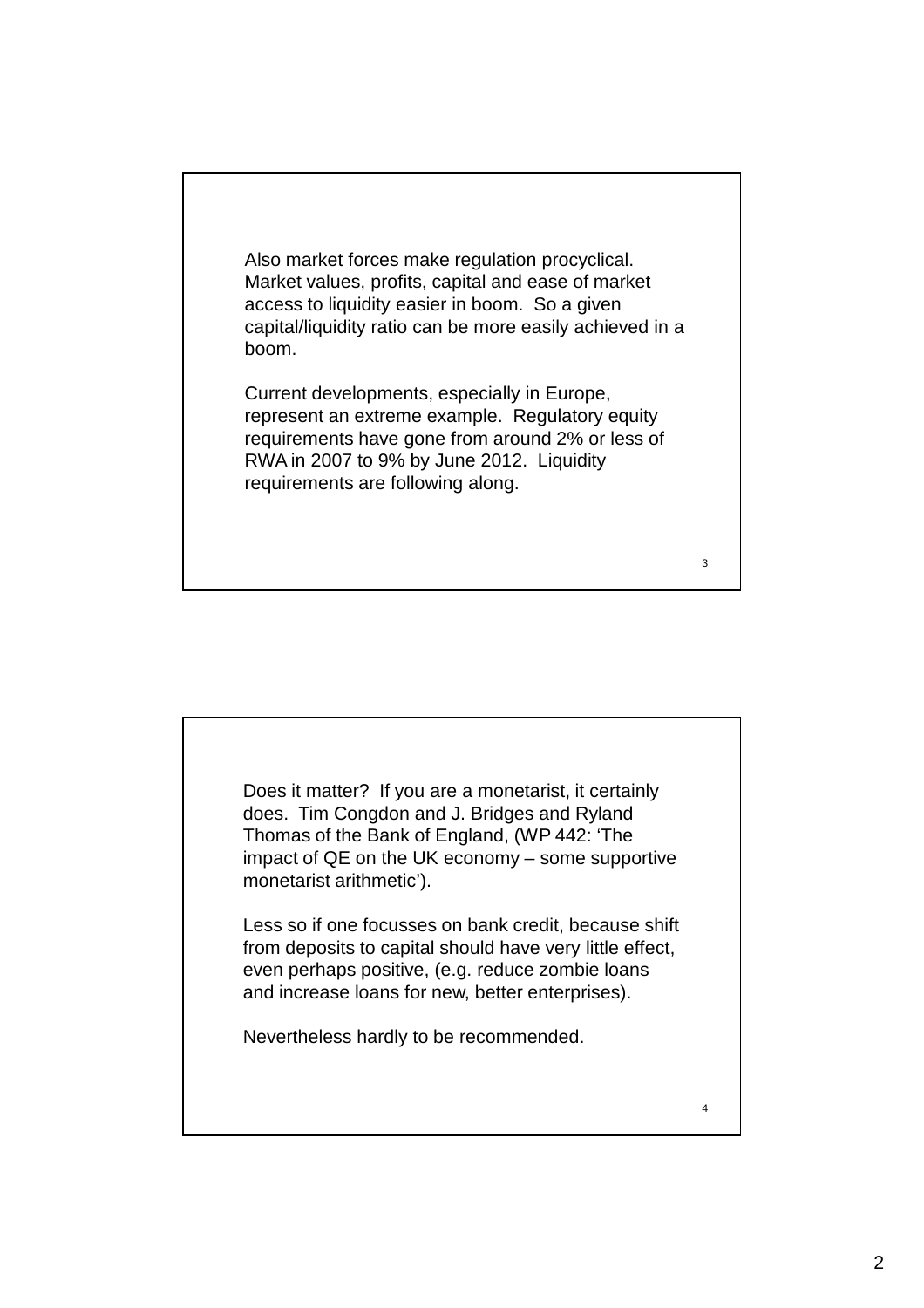## 5 So, how do we deal with such procyclicality? Recognise the syndrome. Attempt by BCBS to use CARs in a counter-cyclical manner, with 2½% add-on. Doubts whether it will work:- 1) 2½% too small: compare 2006 and 2012. 2) Difficulty and unpopularity of claiming an increase in prices and market values is unsustainable; need for 'presumptive indicators'. Disagreement on which to use. 3) Uncertainty about transmission mechanism will make for caution, at least for a time.